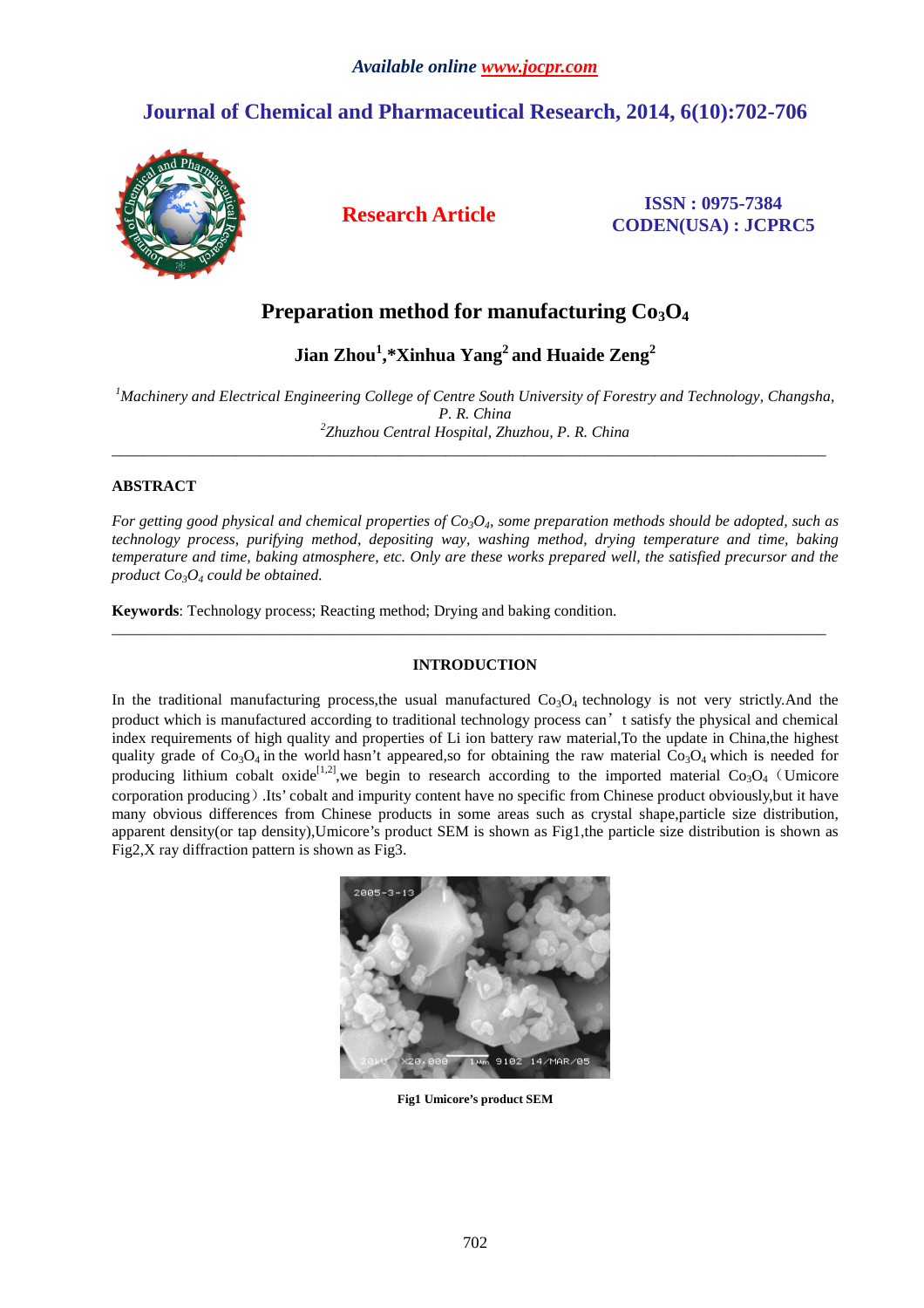

*\_\_\_\_\_\_\_\_\_\_\_\_\_\_\_\_\_\_\_\_\_\_\_\_\_\_\_\_\_\_\_\_\_\_\_\_\_\_\_\_\_\_\_\_\_\_\_\_\_\_\_\_\_\_\_\_\_\_\_\_\_\_\_\_\_\_\_\_\_\_\_\_\_\_\_\_\_\_*

**Fig2 Umicore cooperation products' particle size distribution** 



**Fig3 Umicore cooperation products'X ray diffraction pattern** 

# **EXPERIMENTAL SECTION**

# **Main raw materials and equipments**

Main raw materials: Na<sub>2</sub>CO<sub>3</sub>, H<sub>2</sub>O<sub>2</sub>, NaOH, CoCl<sub>2</sub>•6H<sub>2</sub>O, purified water;

Baking volume: Designed by own, it is shown as Fig 4.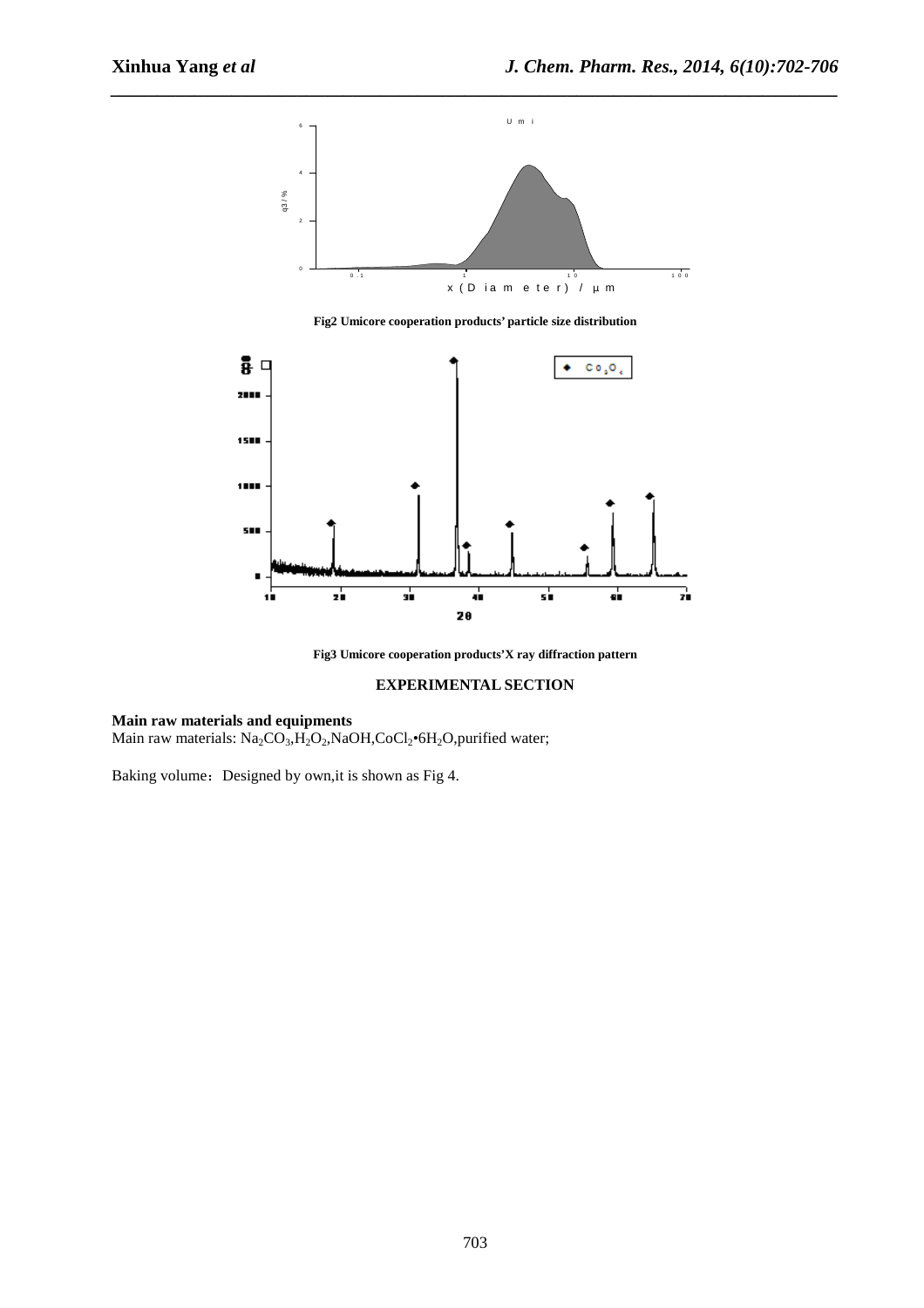

**Fig4 Baking volume(heat resistant steel)** 

For obtaining high quality  $Co<sub>3</sub>O<sub>4</sub>$ , according to research experiment ,principle technology process adapted is shown as Fig 5.



#### **Fig5 Co3O4 manufactured technology process**

In the above principle technology, procedures such as purifying, depositing,baking are all key points to ensure electron grade Co<sub>3</sub>O<sub>4</sub> product quality(physical and chemical properties),they are also the researched focuses and puzzles needed to solve.Thus procedures of washing,filtering,crushing(screening) should be considered more from equipment and industrialization so as to ensure the technology flowing paths smoothly.

#### **Basic chemical equation**

According to above principle technology to manufacture electron grade  $Co<sub>3</sub>O<sub>4</sub>$  product, the basic equations are as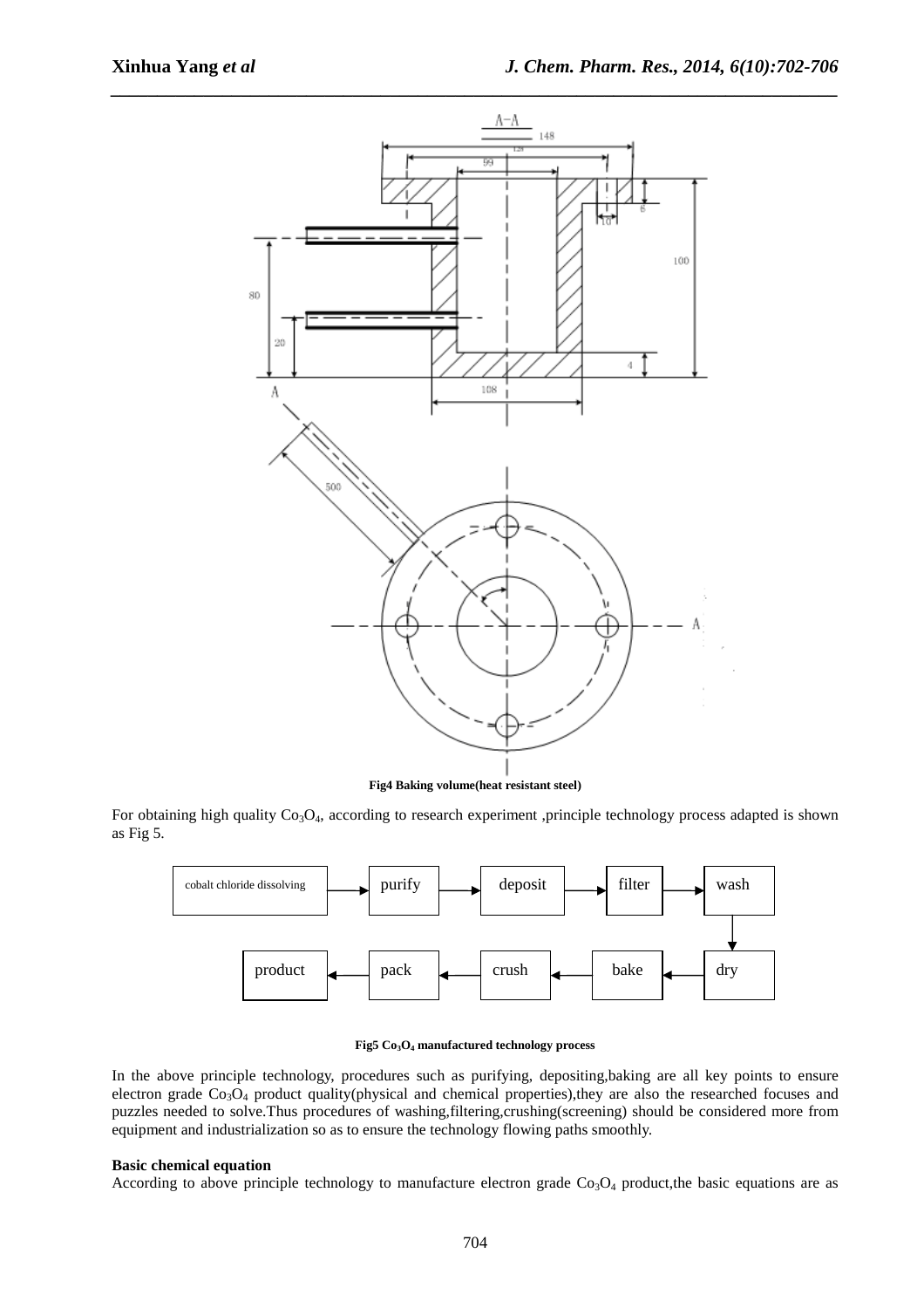bellow, from equation  $1 \sim 9^{[3,4]}$ .

[1]Purification (Purifying Fe,Ca,Cu,Pb)

| $2Fe^{2+} + H_2O_2 = 2Fe^{3+} + 2OH$ | Formula $(1)$ |
|--------------------------------------|---------------|
| $Fe^{3+}+3OH^- == Fe(OH)_3$ .        | Formula $(2)$ |
| $Ca^{2+}+2F = CaF_2$                 | Formula $(3)$ |
| $Cu^{2+}+S^{2}==CuS$ .               | Formula $(4)$ |
| $Pb^{2+}+S^2 == PbS$ .               | Formula $(5)$ |
|                                      |               |

[2]Deposition (sodium carbonate as precipitant)  $2 \text{Co}^{2+} + 2\text{CO}_3^2 + H_2\text{O} = \text{CO}_2(\text{OH})_2\text{CO}_3 + \text{CO}_2\text{O}$  Formula (6)

| $Co^{2+}+CO_3^{-2} == CoCO_3\downarrow$ | Formula $(7)$ |
|-----------------------------------------|---------------|
|-----------------------------------------|---------------|

[3]Baking  $3Co_2(OH)_2CO_3+O_2=2Co_3O_4+3H_2O\uparrow+3CO_2\uparrow$  Formula (8)

 $6CoCO<sub>3</sub>+ O<sub>2</sub>=2Co<sub>3</sub>O<sub>4</sub>+6CO<sub>2</sub>$ <sup> $\uparrow$ </sup> Formula (9)

### **RESULTS AND DISCUSSION**

*\_\_\_\_\_\_\_\_\_\_\_\_\_\_\_\_\_\_\_\_\_\_\_\_\_\_\_\_\_\_\_\_\_\_\_\_\_\_\_\_\_\_\_\_\_\_\_\_\_\_\_\_\_\_\_\_\_\_\_\_\_\_\_\_\_\_\_\_\_\_\_\_\_\_\_\_\_\_*

#### **Purifying method**

In the bought cobalt chloride solution( $CoCl<sub>2</sub>$ ),clarifier is added,the concrete ways are adopted according to raw materials' different impurities.

Method to remove Fe:Using H<sub>2</sub>O<sub>2</sub> as oxidant, NaOH is used to adjust pH value, Fe(OH)<sub>3</sub> is removed to dislodge Fe, the pH value is about 2.2 when  $Fe(OH)$ <sub>3</sub> begins to deposit.

Methods to remove Ca: fluoride such as  $NH_4F_1NaF$  is used to deposit CaF<sub>2</sub> so as to remove Ca.

Methods to remove Cu,Pb:sulfide such as  $H_2S$ ,  $(NH_4)_2S$  is used to deposit CuS, PbS so as to remove Cu,Pb.

Sulfur ion can react with metal ion to deposit, the reacting equation is:  $M^{2+} + S^2 = M S \downarrow$ 

The deposition forming mainly is determined by the metal kind and solution pH value,different ion will be deposited in different pH value.solution pH value could be adjusted to less than 0.85,the impurity such as Hg,Ag,Cu,Sn,Bi,Pb,Cd,Zn could be removed to less than  $10^{-4}$ mol/L so as to separate with cobalt.In the practice, Zn is very difficult to remove from cobalt solution by the method of sulfide,the extraction method should be adopted.

Methods to remove Ni:reagent diacetyldioxime is used.

#### **Depositing method**

Feeding velocity, feeding method, stiring method, reation temperature and time are included. The main purpose is to provide demanded precursor of purity,impurity content,crystal style and particle size.It's one of the key technology,also is the complex technology part which has many affected factors.

There are such reactor added methods:

1)Adding  $Na<sub>2</sub>CO<sub>3</sub>$  solution into CoCl<sub>2</sub> solution while stirring;

2) Adding CoCl<sub>2</sub> solution into  $Na<sub>2</sub>CO<sub>3</sub>$  solution while stirring;

3) CoCl<sub>2</sub> solution and Na<sub>2</sub>CO<sub>3</sub> solution added at the same time.

According to relative references, the priority plan will be adopted: Adding  $Na_2CO_3$  solution into CoCl<sub>2</sub> solution slowly,the adding velocity is about 10~14ml/min.